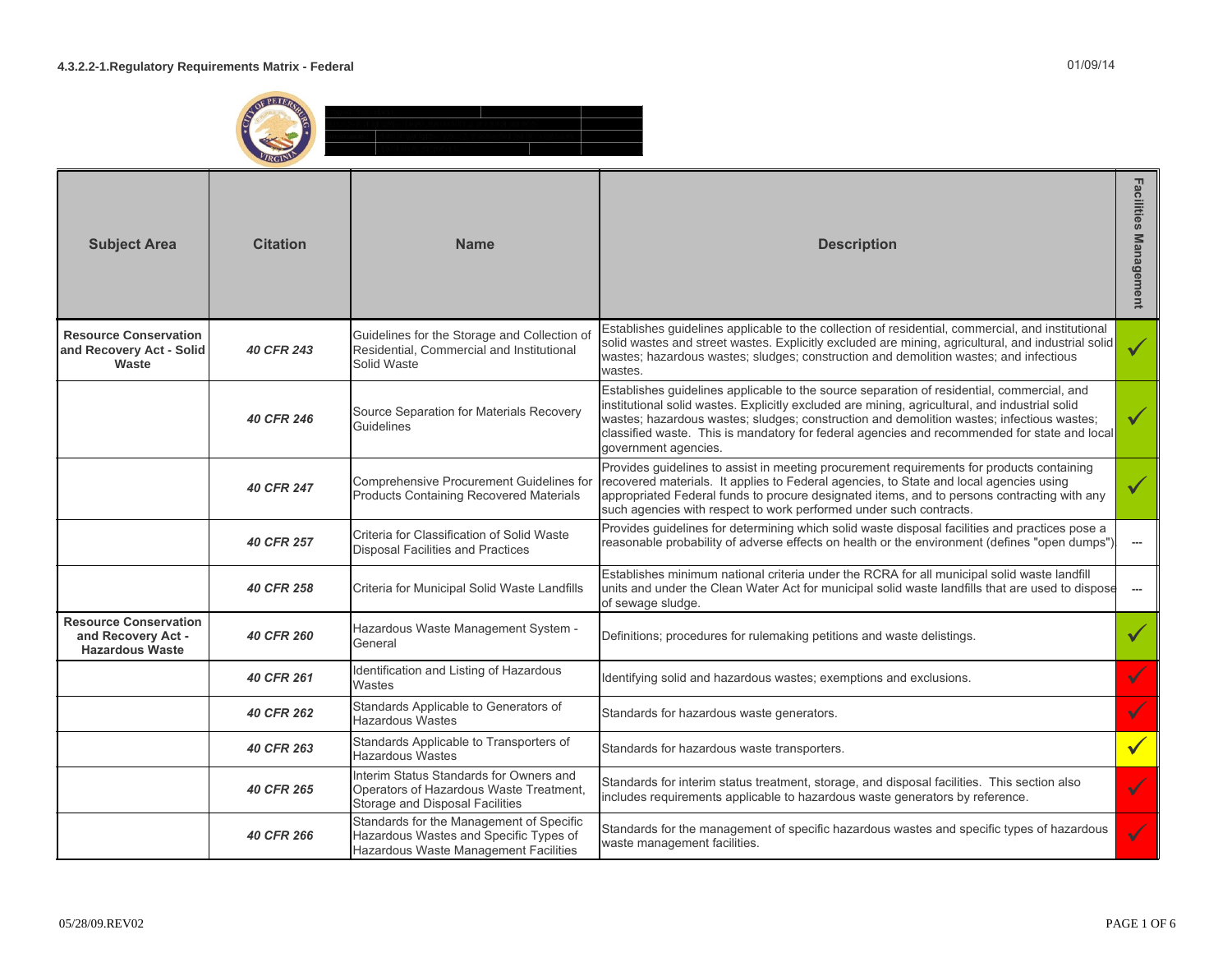| <b>Subject Area</b> | <b>Citation</b> | <b>Name</b>                              | <b>Description</b>                                                                                                                                                                |  |
|---------------------|-----------------|------------------------------------------|-----------------------------------------------------------------------------------------------------------------------------------------------------------------------------------|--|
|                     | 40 CFR 268      | Land Disposal Restrictions               | Regulations controlling the land disposal of hazardous wastes.                                                                                                                    |  |
|                     | 40 CFR 273      | Standards for Universal Waste Managemen  | Standards for the management of universal wastes, including "mercury containing devices",<br>"batteries", "lamps" and "pesticides" as these terms are defined in the regulations. |  |
|                     | 40 CFR 279      | Standards for the Management of Used Oil | Standards for the management of used oil.                                                                                                                                         |  |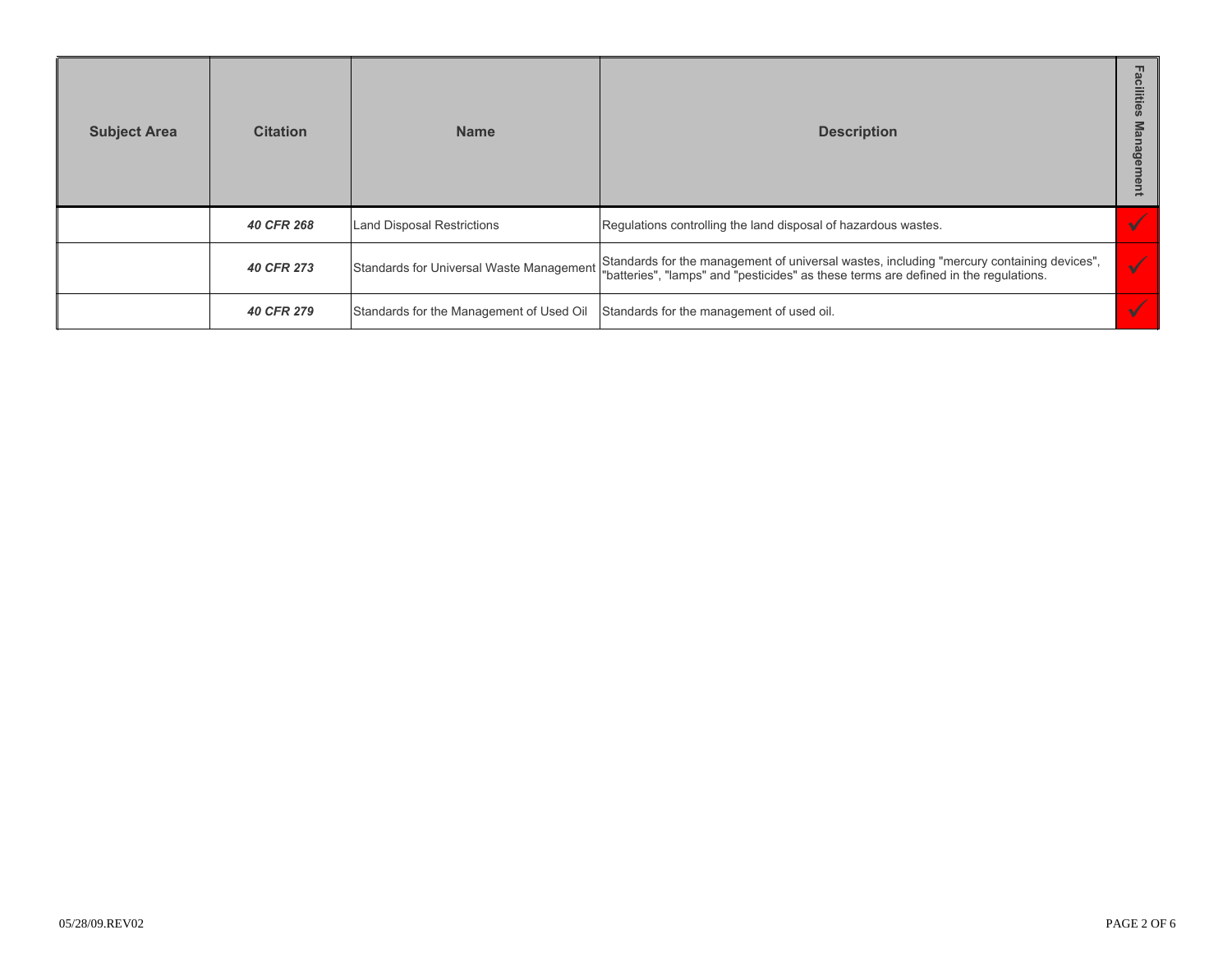| <b>Subject Area</b>                                                                       | <b>Citation</b>   | <b>Name</b>                                                                                                               | <b>Description</b>                                                                                                                                                                                                                                                                                                                         | <b>Facilities Management</b> |
|-------------------------------------------------------------------------------------------|-------------------|---------------------------------------------------------------------------------------------------------------------------|--------------------------------------------------------------------------------------------------------------------------------------------------------------------------------------------------------------------------------------------------------------------------------------------------------------------------------------------|------------------------------|
| <b>Resource Conservation</b><br>and Recovery Act -<br><b>Underground Storage</b><br>Tanks | <b>40 CFR 280</b> | Technical Standards and Corrective Action<br>Requirements for Owners and Operators of<br><b>Underground Storage Tanks</b> | Standards for underground storage tanks that contain petroleum or hazardous substances<br>other than hazardous wastes.                                                                                                                                                                                                                     | ---                          |
| <b>Emergency Planning and</b><br>Community<br><b>Right-To-Know Act</b>                    | 40 CFR 355        | <b>Emergency Planning and Notification</b>                                                                                | Establishes the list of extremely hazardous substances, threshold planning quantities, and<br>facility notification responsibilities necessary for the development and implementation of State<br>and local emergency response plans.                                                                                                      | $\checkmark$                 |
|                                                                                           | <b>40 CFR 370</b> | Hazardous Chemical Reporting: Community<br>Right-To-Know                                                                  | Establishes reporting requirements which provide the public with important information on the<br>hazardous chemicals in their communities for the purpose of enhancing community awareness<br>of chemical hazards and facilitating development of State and local emergency response<br>plans.                                             | $\checkmark$                 |
|                                                                                           | 40 CFR 372        | Toxic Chemical Release Reporting:<br>Community Right-To-Know                                                              | Sets forth requirements for the submission of information relating to the release of toxic<br>chemicals under SARA Title III.                                                                                                                                                                                                              | ---                          |
| <b>Toxic Substances Control</b><br>Act                                                    | 40 CFR 761        | PCBs Manufacturing, Processing,<br>Distribution in Commerce and Use<br>Prohibitions                                       | Includes management requirements for PCB-containing equipment in use as well as after the<br>equipment's useful life is over, to include transportation and disposal (includes PCB-containing<br>ballasts for fluorescent lamps).                                                                                                          | $\checkmark$                 |
|                                                                                           | 40 CFR 763        | Asbestos                                                                                                                  | Requires local education agencies to identify friable and nonfriable asbestos-containing<br>material (ACM) in public and private elementary and secondary schools and develop and<br>implement management plans. It also protects certain State and local government employees<br>who are not protected by the Asbestos Standards of OSHA. | ---                          |
| <b>Clean Air Act</b>                                                                      | <b>40 CFR 50</b>  | <b>Quality Standards</b>                                                                                                  | National Primary and Secondary Ambient Air Establishes the national primary and secondary ambient air quality standards required to<br>protect health.                                                                                                                                                                                     | $\checkmark$                 |
|                                                                                           | 40 CFR 58         | Ambient Air Quality Surveillance                                                                                          | Contains criteria and requirements for ambient air quality monitoring and requirements for<br>reporting ambient air quality data and information by state and local air pollution control<br>agencies and proposed new sources.                                                                                                            | $\checkmark$                 |
|                                                                                           | <b>40 CFR 60</b>  | Standards of Performance for New Stationa<br>Sources                                                                      | Provides requirements applicable to the owner or operator of any stationary source which<br>contains an affected facility, the construction or modification of which is commenced after the<br>date of publication in this part of any standard.                                                                                           | $\checkmark$                 |
|                                                                                           | 40 CFR 61         | <b>Air Pollutants</b>                                                                                                     | National Emissions Standards for Hazardous Provides the numeric standards for hazardous air pollutants for stationary sources regulated<br>under 40 CFR 60.                                                                                                                                                                                | $\checkmark$                 |
|                                                                                           | <b>40 CFR 63</b>  | National Emissions Standards for Hazardous<br><b>Air Pollutants for Source Categories</b>                                 | Provides the numeric standards for hazardous air pollutants by stationary source category                                                                                                                                                                                                                                                  | ✓                            |
|                                                                                           | 40 CFR 68         | <b>Chemical Accident Prevention Provisions</b>                                                                            | Sets forth the list of regulated substances and thresholds and the requirements for owners or<br>operators of stationary sources concerning the prevention of accidental releases.                                                                                                                                                         |                              |
|                                                                                           | 40 CFR 82         | Protection of Stratospheric Ozone                                                                                         | Implements the Montreal Protocol on Substances that Deplete the Ozone Layer and provides<br>restrictions on any person that produces, transforms, destroys, imports or exports a controlled<br>substance or imports or exports a controlled product.                                                                                       | $\checkmark$                 |
|                                                                                           | CAA(r)            | <b>CAA General Duty Clause</b>                                                                                            | This statutory provision requires all stationary sources of air emissions that use regulated<br>substances ensure they are following relevant safety codes and standards to provide a safe<br>working environment.                                                                                                                         | $\checkmark$                 |
|                                                                                           | <b>40 CFR 98</b>  | <b>Mandatory Greenhouse Gas Reporting</b>                                                                                 | Sets forth mandatory greenhouse gas reporting requirements beginning in calendar year 2010<br>for specified sectors (including municipal waste landfills).                                                                                                                                                                                 | ---                          |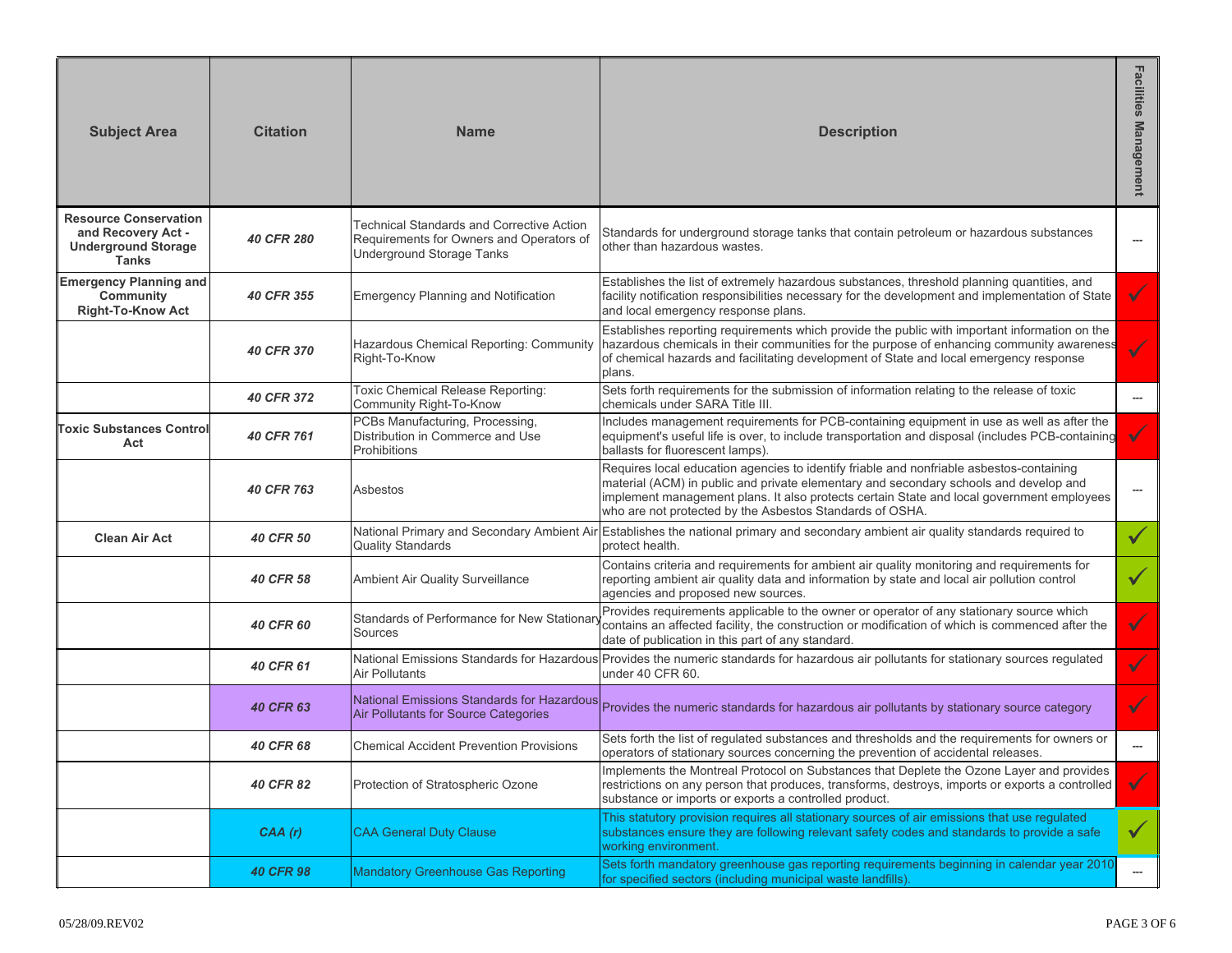| <b>Subject Area</b>                                                    | <b>Citation</b>   | <b>Name</b>                                                                    | <b>Description</b>                                                                                                                                                                                                                                                                                | <b>Facilities</b><br><b>Management</b> |
|------------------------------------------------------------------------|-------------------|--------------------------------------------------------------------------------|---------------------------------------------------------------------------------------------------------------------------------------------------------------------------------------------------------------------------------------------------------------------------------------------------|----------------------------------------|
| <b>Clean Water Act &amp; Oil</b><br><b>Pollution Act</b>               | 40 CFR 109        | Criteria for State, Local and Regional Oil<br><b>Removal Contingency Plans</b> | Provides guidance to assist State, local and regional agencies in the development of oil<br>removal contingency plans for the inland navigable waters of the United States and several<br>other areas.                                                                                            | $\cdots$                               |
|                                                                        | 40 CFR 110        | Discharge of Oil                                                               | Provides reporting requirements for discharges of oil.                                                                                                                                                                                                                                            | $\checkmark$                           |
|                                                                        | <b>40 CFR 112</b> | <b>Oil Pollution Prevention</b>                                                | Establishes procedures, methods, equipment, and other requirements to prevent the<br>discharge of oil.                                                                                                                                                                                            |                                        |
|                                                                        | 40 CFR 116        | Designation of Hazardous Substances                                            | This regulation designates hazardous substances under the Clean Water Act.                                                                                                                                                                                                                        | $\checkmark$                           |
|                                                                        | 40 CFR 117        | Determination of Reportable Quantities for<br><b>Hazardous Substances</b>      | Provides numerical Reportable Quantities for hazardous substances as defined by the Clean<br>Water Act.                                                                                                                                                                                           | $\checkmark$                           |
|                                                                        | 40 CFR 122-135    | National Pollutant Discharge Elimination<br>System                             | Provides wastewater treatment and disposal regulations. This program has been delegated to<br>the state level. See 9 VAC 25-31-10 et seq.                                                                                                                                                         | ---                                    |
|                                                                        | 40 CFR 136        | Guidelines Establishing Test Procedures for<br>the Analysis of Pollutants      | Identifies analytical procedures acceptable for use in analyzing wastewater streams as<br>required under the NPDES program.                                                                                                                                                                       | $---$                                  |
|                                                                        | <b>40 CFR 230</b> | of Disposal Sites for Dredged or Fill Material                                 | Section 404(b)(1) Guidelines for Specification Provides guidelines on the specification of disposal sites for discharges of dredged or fill<br>material into waters of the United States.                                                                                                         | ---                                    |
|                                                                        | 40 CFR 232        | 404 Program Definitions; Exempt Activities<br>Not Requiring 404 Permits        | Contains definitions applicable to the section 404 program for discharges of dredged or fill<br>material. These definitions apply to both the federally operated program and State<br>administered programs after program approval.                                                               | ---                                    |
| <b>Safe Drinking Water Act</b>                                         | 40 CFR 141        |                                                                                | National Primary Drinking Water Regulations Establishes primary drinking water regulations applicable to public water systems.                                                                                                                                                                    | ---                                    |
|                                                                        | 40 CFR 142        | National Primary Drinking Water Regulations<br>Implementation                  | Presents regulations for the implementation and enforcement of the national primary drinking<br>water regulations in 40 CFR 141.                                                                                                                                                                  | $---$                                  |
|                                                                        | 40 CFR 143        | National Secondary Drinking Water<br>Regulations                               | Establishes National Secondary Drinking Water Regulations to control contaminants in<br>drinking water that primarily affect the aesthetic qualities relating to the public acceptance of<br>drinking water. They are not Federally enforceable but are intended as guidelines for the<br>States. | ---                                    |
|                                                                        | 40 CFR 144        | Underground Injection Control Program                                          | Establishes a program restricting the injection of wastes into the subsurface. In Virginia this is<br>a federally-implemented program.                                                                                                                                                            | $-$                                    |
|                                                                        | 40 CFR 146        | Underground Injection Control Program<br>Criteria and Standards                | Sets forth technical criteria and standards for the Underground Injection Control Program.                                                                                                                                                                                                        | ---                                    |
|                                                                        | 40 CFR 148        | Hazardous Waste Injection Restrictions                                         | Identifies wastes that are restricted from disposal into Class I UI wells and defines those<br>circumstances under which a waste, otherwise prohibited from injection, may be injected.                                                                                                           |                                        |
| Federal Insecticide,<br><b>Fungicide and</b><br><b>Rodenticide Act</b> | 40 CFR 156        | Labeling Requirements for Pesticides and<br><b>Devices</b>                     | Detailed requirements to ensure necessary information is communicated to users of pesticides<br>and equipment.                                                                                                                                                                                    | $---$                                  |
|                                                                        | 40 CFR 157        | Packaging Requirements for Pesticides and<br>Devices                           | Detailed requirements to ensure pesticides and devices are properly packaged, primarily to<br>prevent accidental ingestion of pesticides.                                                                                                                                                         | ---                                    |
|                                                                        | 40 CFR 171        | Certification of Pesticide Applicators                                         | Provides requirements related to the certification of applicators of restricted use pesticides.                                                                                                                                                                                                   | $\sqrt{}$                              |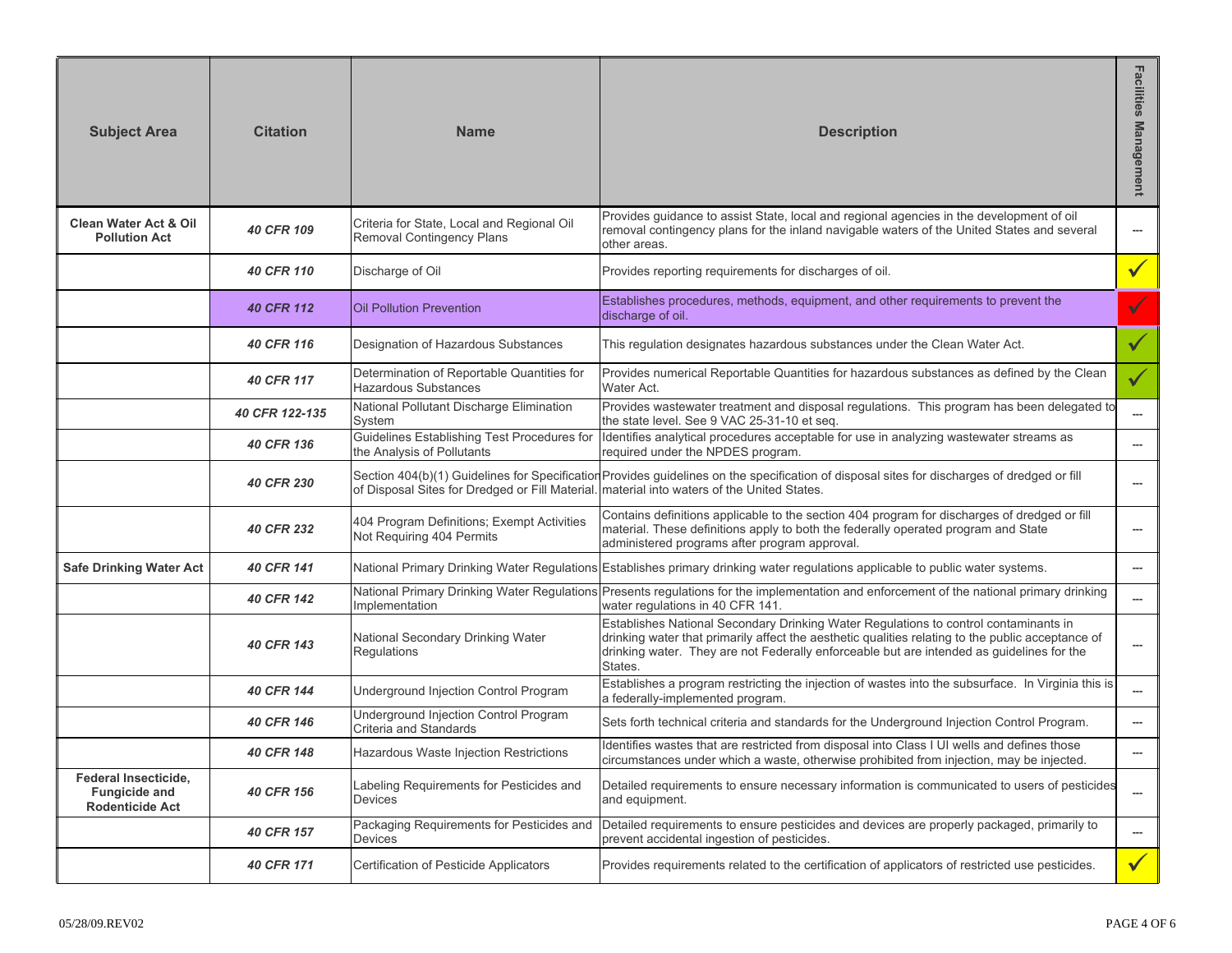| <b>Subject Area</b>                                     | <b>Citation</b>   | <b>Name</b>                                                                                                                                                                       | <b>Description</b>                                                                                                                                                                                                                                                                                                                                                                      | Facilities Management    |
|---------------------------------------------------------|-------------------|-----------------------------------------------------------------------------------------------------------------------------------------------------------------------------------|-----------------------------------------------------------------------------------------------------------------------------------------------------------------------------------------------------------------------------------------------------------------------------------------------------------------------------------------------------------------------------------------|--------------------------|
| <b>Hazardous Materials</b><br><b>Transportation Act</b> | 49 CFR 171        | General Information, Regulations and<br><b>Definitions</b>                                                                                                                        | Prescribes requirements governing the offering of hazardous materials for transportation by<br>rail car, aircraft, motor vehicle and vessel.                                                                                                                                                                                                                                            | $\checkmark$             |
|                                                         | 49 CFR 172        | Hazardous Materials Table, Special<br>Provisions, Hazardous Materials<br>Communications, Emergency Response<br>Information and Training Requirements and<br><b>Security Plans</b> | Lists and classifies hazardous materials and prescribes requirements for shipping papers,<br>package marking, labeling and transport vehicle placarding.                                                                                                                                                                                                                                |                          |
|                                                         | 49 CFR 173        | Shippers - General Requirements for<br>Shipments and Packagings                                                                                                                   | Defines hazardous materials for transportation purposes, requirements for preparing<br>shipments, and inspection, testing, and retesting responsibilities for persons who retest,<br>recondition, maintain, repair and rebuild containers.                                                                                                                                              | $\checkmark$             |
|                                                         | 49 CFR 177        | Carriage by Public Highway                                                                                                                                                        | Prescribes requirements for the acceptance and transportation of hazardous materials by<br>motor vehicle.                                                                                                                                                                                                                                                                               |                          |
|                                                         | 49 CFR 178        | Specifications for Packagings                                                                                                                                                     | Prescribes the testing and manufacturing specifications for packaging and containers used in<br>transporting hazardous materials in commerce.                                                                                                                                                                                                                                           | $\checkmark$             |
|                                                         | 49 CFR 180        | Continuing Qualification and Maintenance of<br>Packages                                                                                                                           | Prescribes requirements for all aspects of hazardous material container maintenance and<br>reuse.                                                                                                                                                                                                                                                                                       | $\checkmark$             |
| <b>Emergency Response</b>                               | 29 CFR 1910.120   | Hazardous Waste Operations and<br><b>Emergency Response</b>                                                                                                                       | Provides the safety requirements necessary to conduct five levels of hazardous waste<br>operations and emergency response.                                                                                                                                                                                                                                                              |                          |
| <b>CERCLA</b>                                           | <b>40 CFR 300</b> | National Oil and Hazardous Substances<br>Pollution Contingency Plan                                                                                                               | Describes the National Oil and Hazardous Substances Pollution Contingency Plan (NCP) and<br>details the organizational structure and procedures for preparing for and responding to<br>discharges of oil and releases of hazardous substances, pollutants, and contaminants.                                                                                                            | $\hspace{0.05cm} \ldots$ |
|                                                         | <b>40 CFR 302</b> | Designation, Reportable Quantities, and<br>Notification                                                                                                                           | Designates "hazardous substances" under CERCLA, identifies reportable quantities for these<br>substances as well as for CWA "hazardous substances", and sets forth the notification<br>requirements for releases of these substances.                                                                                                                                                   | $\checkmark$             |
|                                                         | 40 CFR 304        | Arbitration Procedures for Small Superfund<br><b>Cost Recovery Claims</b>                                                                                                         | Establishes and governs procedures for the arbitration of EPA cost recovery claims arising<br>under section 107(a) of CERCLA.                                                                                                                                                                                                                                                           | $\overline{a}$           |
|                                                         | 40 CFR 305        | <b>CERCLA Administrative Hearing Procedures</b><br>for Claims Against the Superfund                                                                                               | Governs all administrative proceedings for the total or partial denial of response claims<br>asserted against the Superfund.                                                                                                                                                                                                                                                            | $---$                    |
|                                                         | 40 CFR 307        | <b>CERCLA Claims Procedures</b>                                                                                                                                                   | Prescribes the appropriate forms and procedures for presenting claims for necessary<br>response costs as authorized by section 112(b)(1) of CERCLA.                                                                                                                                                                                                                                     | $---$                    |
|                                                         | 40 CFR 310        | Reimbursement to Local Governments for<br><b>Emergency Response to Hazardous</b><br><b>Substance Releases</b>                                                                     | Sets up procedures for EPA to reimburse local governments for certain emergency response<br>costs. Local governments may receive up to \$25,000 to help lighten financial burdens related<br>to emergency response to hazardous substance releases.                                                                                                                                     | $\ldots$                 |
|                                                         | 40 CFR 311        | <b>Worker Protection</b>                                                                                                                                                          | The substantive provisions found at 29 CFR 1910.120 on and after March 6, 1990, and before<br>March 6, 1990, found at 54 FR 9317 (March 6, 1989), apply to State and local government<br>employees engaged in hazardous waste operations, as defined in 29 CFR 1910.120(a), in<br>States that do not have a State plan approved under section 18 of OSHA (Virginia has such a<br>plan). | ---                      |
|                                                         | 40 CFR 312        | Innocent Landowners, Standards for<br>Conducting All Appropriate Inquiries                                                                                                        | Defines "all appropriate inquiry" for "potential innocent landowners", "bona fide prospective<br>purchasers" and "contiguous property owners."                                                                                                                                                                                                                                          | ---                      |